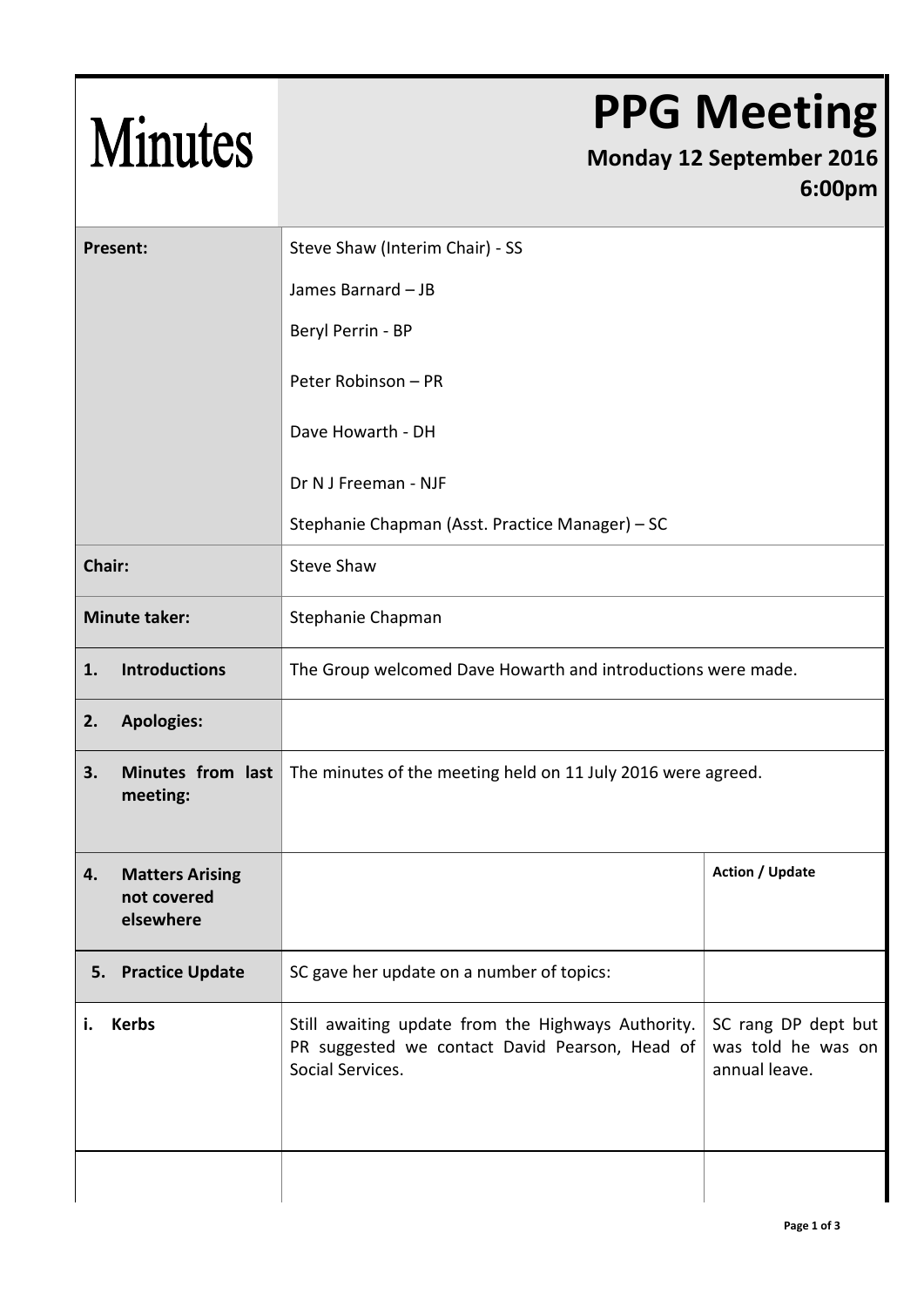| ii. Retirement                                  | SC announced JKR had retired.                                                                                                                                                                                                                                                                                                                                                                                                                                                                                                                                          |                                                        |
|-------------------------------------------------|------------------------------------------------------------------------------------------------------------------------------------------------------------------------------------------------------------------------------------------------------------------------------------------------------------------------------------------------------------------------------------------------------------------------------------------------------------------------------------------------------------------------------------------------------------------------|--------------------------------------------------------|
|                                                 | Members asked SC to thank JKR for his work with the<br>PPG.                                                                                                                                                                                                                                                                                                                                                                                                                                                                                                            |                                                        |
| iii. CQC                                        | NJF advised we were awaiting the full CQC report.<br>We received good clinical feedback. There were a<br>marginal issues not acted<br>upon<br>(fridge<br>few<br>temperature monitored) but overall clinically happy.                                                                                                                                                                                                                                                                                                                                                   | Update next meeting<br>when<br>full<br>report<br>back. |
| iv. Staff update                                | NJF informed the members we had successfully<br>recruited two new afternoon/evening receptionists.<br>And we had a new female GP joining us for Family<br>Planning.                                                                                                                                                                                                                                                                                                                                                                                                    |                                                        |
| v. KCPCC                                        | Members were advised that our association with<br>KCPCC was coming to an end and the end of the<br>month.                                                                                                                                                                                                                                                                                                                                                                                                                                                              |                                                        |
| vi. Ashfield<br><b>Medical</b><br><b>Centre</b> | The meeting was informed of the Practice taking over<br>AMC and that it was early days and they would be<br>kept updated. It was reported AMC have a positive<br>PPG group with a possibility of merger in the future<br>but the two sites would be kept separate for the time<br>being.                                                                                                                                                                                                                                                                               |                                                        |
| vii. Appointments                               | It was reported we are experiencing fewer DNA's.<br>We have two ANP's in post with embargoed slots<br>released on the day which is working well. We are<br>looking at introducing a triage system in the next few<br>months. Dr Dodds joined us in August and as well as<br>providing Family Planning services we have extra<br>appointment slots released for her in addition to the<br>usual GP sessions.<br>SC agreed to work with PR in the future to look at the<br>capacity of appts available, the proportion of on the<br>day bookings, intranet bookings etc. |                                                        |
| 6. Future PPG Event                             |                                                                                                                                                                                                                                                                                                                                                                                                                                                                                                                                                                        |                                                        |
| October in-<br>ı.<br>practice event             | Judith Whistler - Self care Hub, Janita - Medicines<br>Management, Amazon - Beryl Perrin confirmed. SC<br>advised Paige Bramley from AVA Counselling Service<br>would be attending. It was confirmed Room 3 would<br>be available for any private discussions.                                                                                                                                                                                                                                                                                                         | SC to e-mail SS poster                                 |